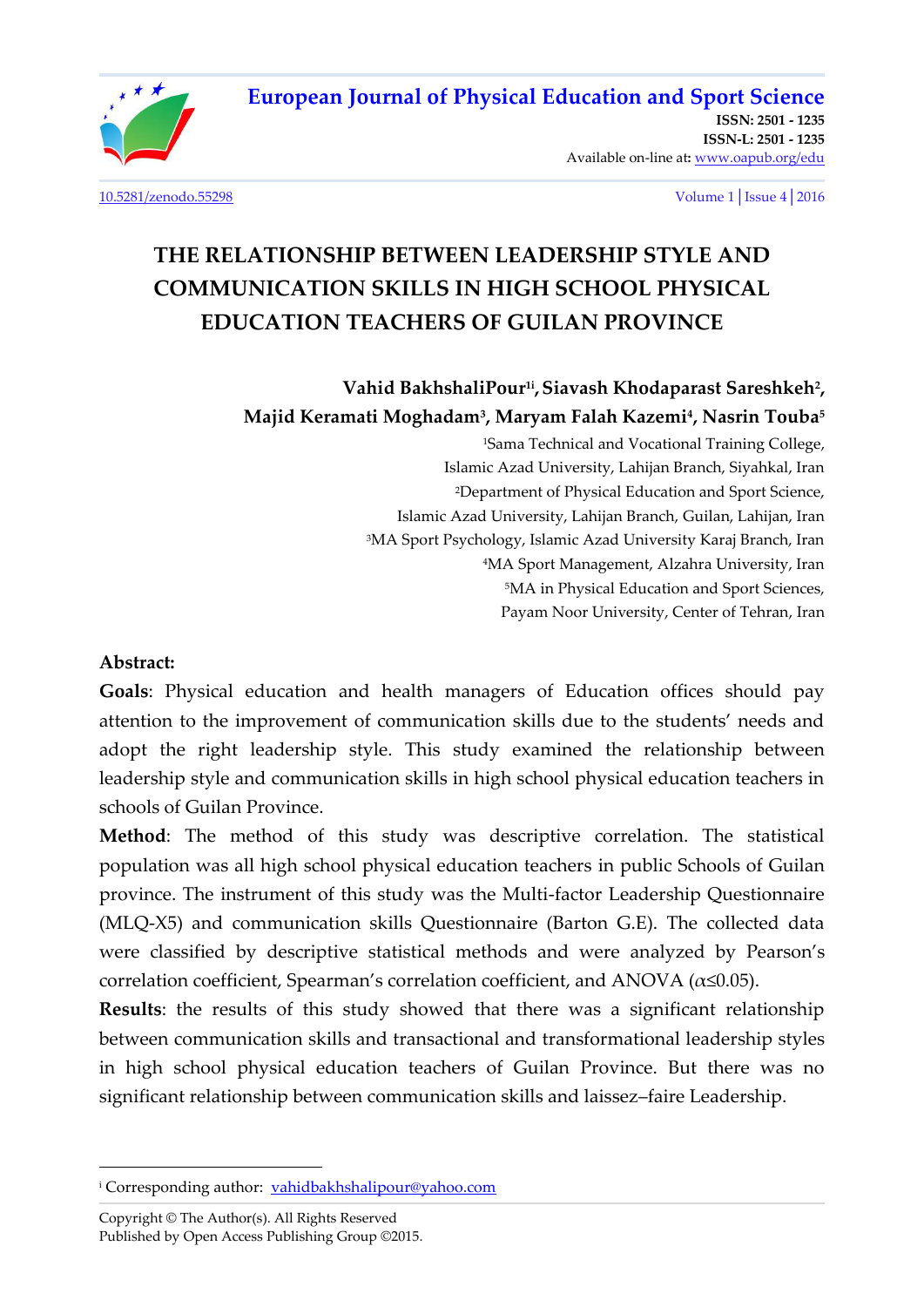**Conclusion**: this study concluded that communication skills are as a facilitator, effective, and motivational factor for the leadership styles in physical education teachers.

**Keywords:** communication skills, leadership style, physical education teachers, Guilan province

#### **Introduction**

Iranian society is one of the youngest populations in the world that more than 14 million students are studying in its schools. Physical education and health managers of Education offices should adopt the right leadership style due to these students' needs in the field of physical education and sport until they can handle up to organize all the resources and talents and improve the productivity of each resource in the education system. Thus, a good teacher always tries to establish a right and balanced relationship between transferable concepts and his/her students (1). Nowadays the ideal teacher's role is emphasized in students' constructiveness in societies and communication (1).

 Teachers should have the necessary skills for successful implementation of curricula, interaction, and effective response to the students at their disposal. The effective communication is one of these vital skills in human resource management (2, 3). Many factors play a role in the communication process between teachers and students so that the ability of effective communication is one of the important indicators in the process of teacher that it should be considered (4). The issue of human resources has always a large part of the time and capital in organizations and in recent years (5) so that the proper and deeper attention into this stratum of society is a need to improve the performance and enhance an optimal communication between teachers and students (6). Since the bulk of our time to interact with others, so the communication method play a decisive role in life (7). One of the important aspects of the teacher's behavior is the effective communication with students that should be the focus of attention. This requires the correct communication and the learning of communication skills. Communication skills are those skills that people can be involved in interpersonal interactions and communication process. They include different skills that the most important of these skills are verbal skills, effective listening and feedback (8, 9). Rapid changes in various sectors of communities has caused that managers encounter new issues in the type of behavior with employees in organizations (10). Studies show that individuals' effective management and leadership styles in different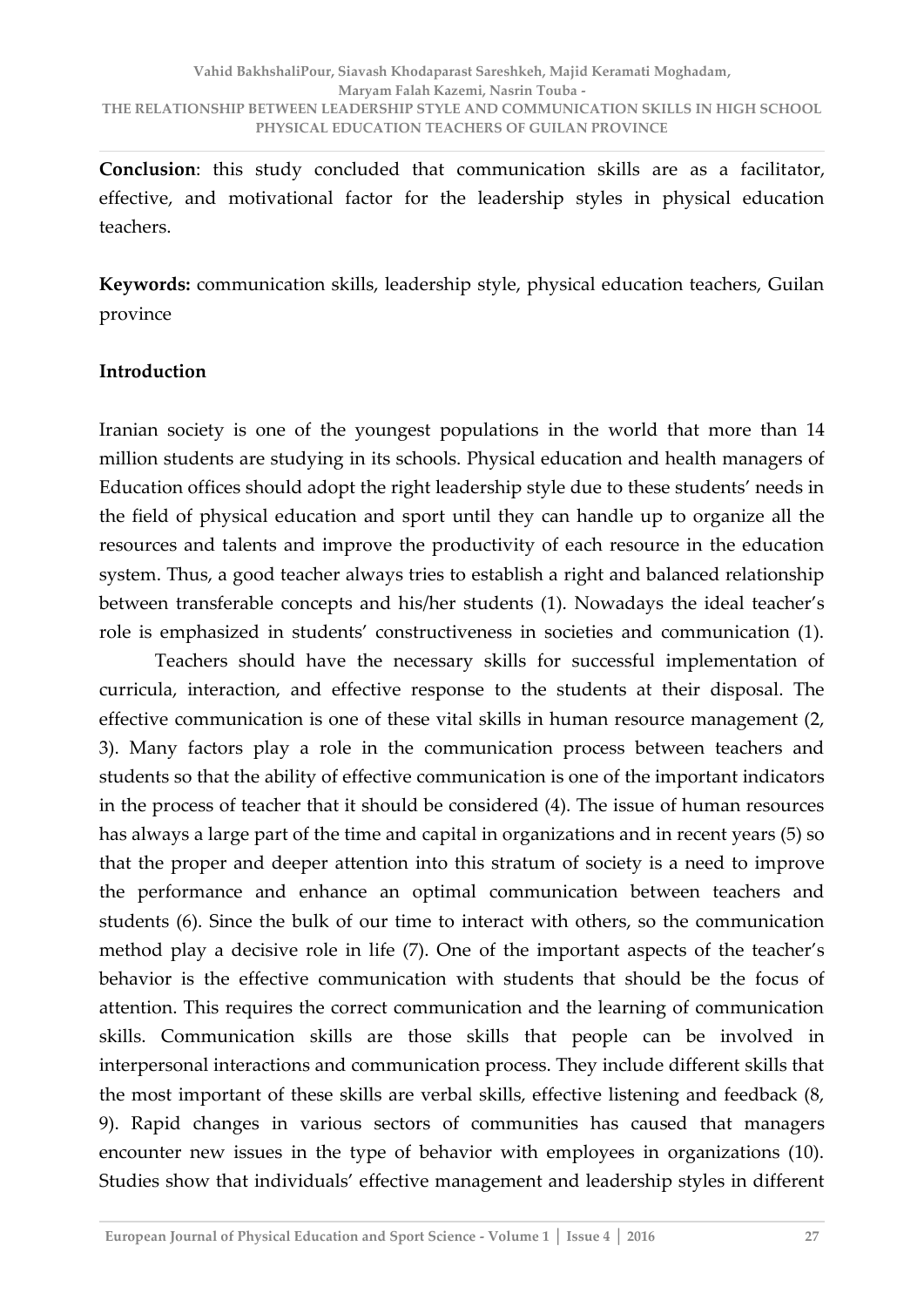organizations are one of the important and effective factors for the success of any business, occupation, organization in the achievement of predetermined goals (11). An effective leader must provide a path to guide all the staffs' efforts to implement goals of organization (12).

 The connection between individual and organizational of goals may break or destroy in the appropriate leadership. This can lead to undesirable situation that individual work to be done solely in order to achieve individual goals in this situation, so the organization loses its efficiency and adequacy and cannot achieve its goals (13). We can never image a number of individuals' coherent and common activity without leadership and management. Even the best employees need guidance and leadership to contribute in the achievement of organizational goals (14). Because if all necessary facilities and resources be without effective leadership and management, its result will be nothing but a waste of resources (15). So leadership style as a facilitator and motivational factor affect directly and indirectly staffs' efficiency and effectiveness (16). In other words, leadership makes a person able to influence others so that individuals do their work with their wishes instead of doing the work due to the task or fear of the consequences of failure to do it (17).

 The adoption of leadership style in dealing with different situations is one of the most important fundamental topics of behavioral sciences. The chosen style should be compatible with the available situation and this can be a result of correct identification of all available factors (18). The need for leadership and management is very sensible and vital in all fields of social activity. These needs are important especially in education system and its training centers and schools, because this important system plays the main role in education and training of committed and specialist human resources for all organizations and departments (19).

The results of Ismaili's (2013) study showed that there was a significant relationship between coaches' leadership style and athletes' satisfaction in track and field league of country (20). Halaji, et al., (2011) found that transformational leadership style can predict players' commitment more than transactional leadership style (21). The encouraging intellectual effort and attention to individual differences had a significant and positive relationship with players' commitment (21).

Also, transformational leadership style increased players' commitment more than transactional leadership style (21). In addition, the lack of attention to communication skills and its weaknesses in life are some of the factors that the lack of attention to those causes problems in social individual communities, so that a study showed that communication was the most important factor that must be considered.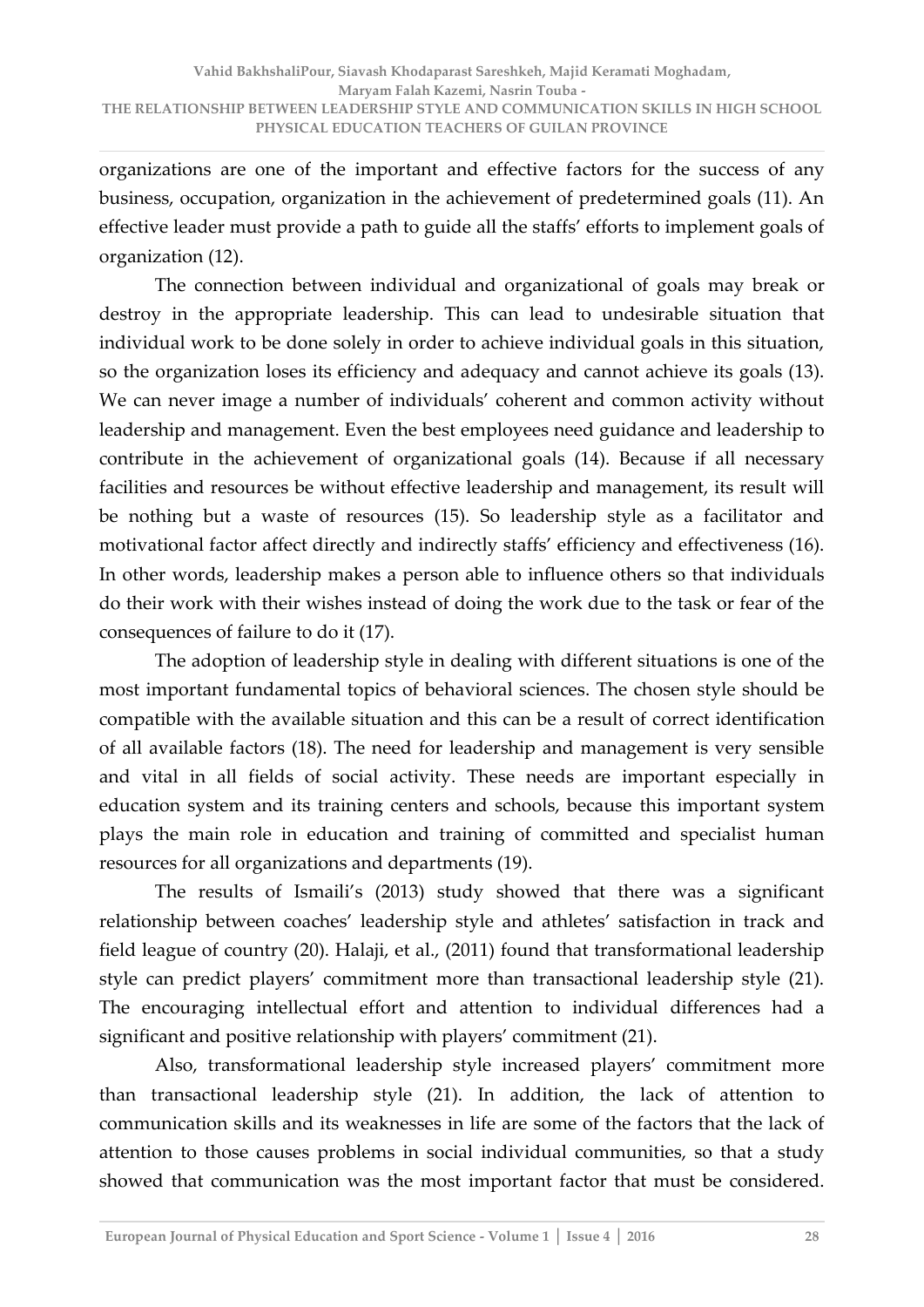The lack of communication is a problem in coordination, solidarity, and cooperation between team. A coach acts as a transmitter who should find the most appropriate ways to send messages to recipients (athletes and assistants).

 An appropriate and effective communication between coaches and athletes are an important factor before, after, and during games and can positively or negatively affect the individual and team performance (22). A study suggests that the lack of communication skills increases costs and reduces effectiveness. Effective leaders build bridges through communication and they connect the past and present time with their speeches and performances in an inspiring vision of the future (23, 24). The attention to communication skills and its application is obvious and inevitable with the introduction of physical education and exercise as a need in modern societies, a clear of effects of exercise on physical, mental, and social health in members of society, and the development of sports halls in Education. On the other hand, results of studies show that school teachers' leadership style affects significantly the amount of students' communication. Physical education teachers need to apply communication factors more than others due to the practical nature of physical education.

 Therefore, the purpose of this study was to examine the relationship between leadership style and communication skills in high school physical education teachers of Guilan Province.

# **Methodology**

This study was a descriptive correlation research and it was conducted through field method.

# **Participants**

The statistical population was all high school physical education teachers in public Schools of Guilan province. 156 physical education teachers were selected by stratified sampling and Morgan's table.

# **Instruments and Tasks**

The instrument of this study was the Multi-factor Leadership Questionnaire (MLQ-X5) and communication skills Questionnaire (Barton G.E).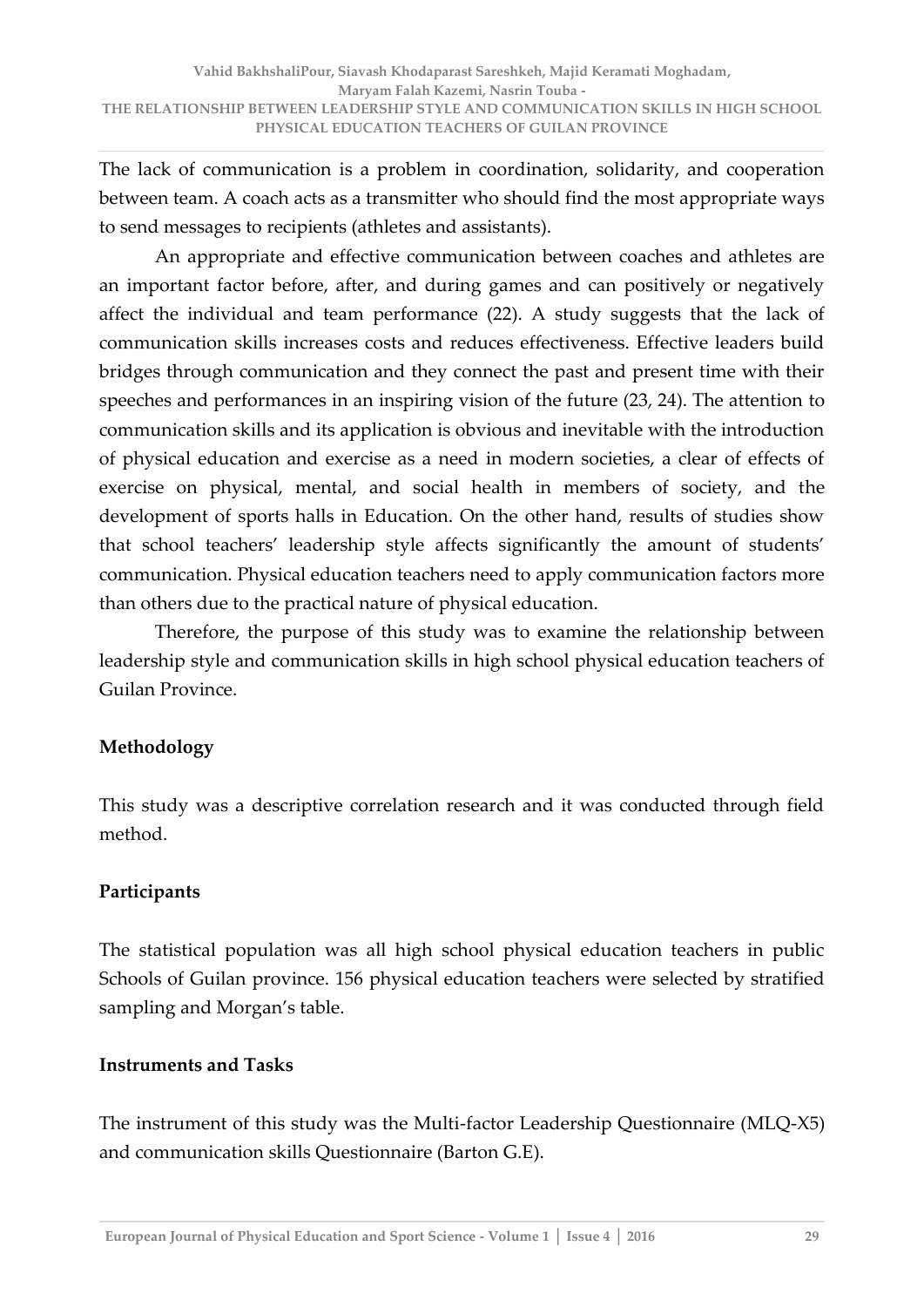### **Procedure**

The purpose and the process of study were explained to subjects. The participants were assured that their data will be kept confidential and those will not be available to anyone. Then all subjects completed a consent form to participant in this study and they attended with the complete satisfaction in this study. Researchers distributed questionnaires among subjects. The subjects completed questionnaires without name due to the subjects, security sense.

# **Data Analysis**

The collected data were classified by descriptive statistical methods and were analyzed by Pearson's correlation coefficient, Spearman's correlation coefficient, and ANOVA  $(\alpha \leq 0.05)$ .

### **Results**

The results of this study showed that 61.7% of subjects were men and 38.3% of them were women. 62.2% of teachers had an associate's degree, 57.6% of them had a bachelor's degree, and 26.2% of them had a master's degree. The results of showed verbal skills had highest mean (M=18.9, SD=2.6) and listening skills had lowest mean (M=17.1, SD=3.9). Also, 57.5% of subjects had a transformational leadership style, 39% of them had a transactional leadership style, and 2.5% of them had Laissez–faire a leadership style. The transformational leadership style had highest mean (M=2.16,  $SD=0.2$ ).

**Table 1:** The results of ANOVA for the comparison of score mean in leadership styles

| Variable                                                      | mean square | df |                        | Sig   |  |
|---------------------------------------------------------------|-------------|----|------------------------|-------|--|
| Transformational, Transactional, and Laissez-faire Leadership |             |    | $119.5$   1.11   337.6 | 0.001 |  |

The results of ANOVA showed that there was a significant relationship between physical education teachers' leadership styles in Guilan province (P=0.001).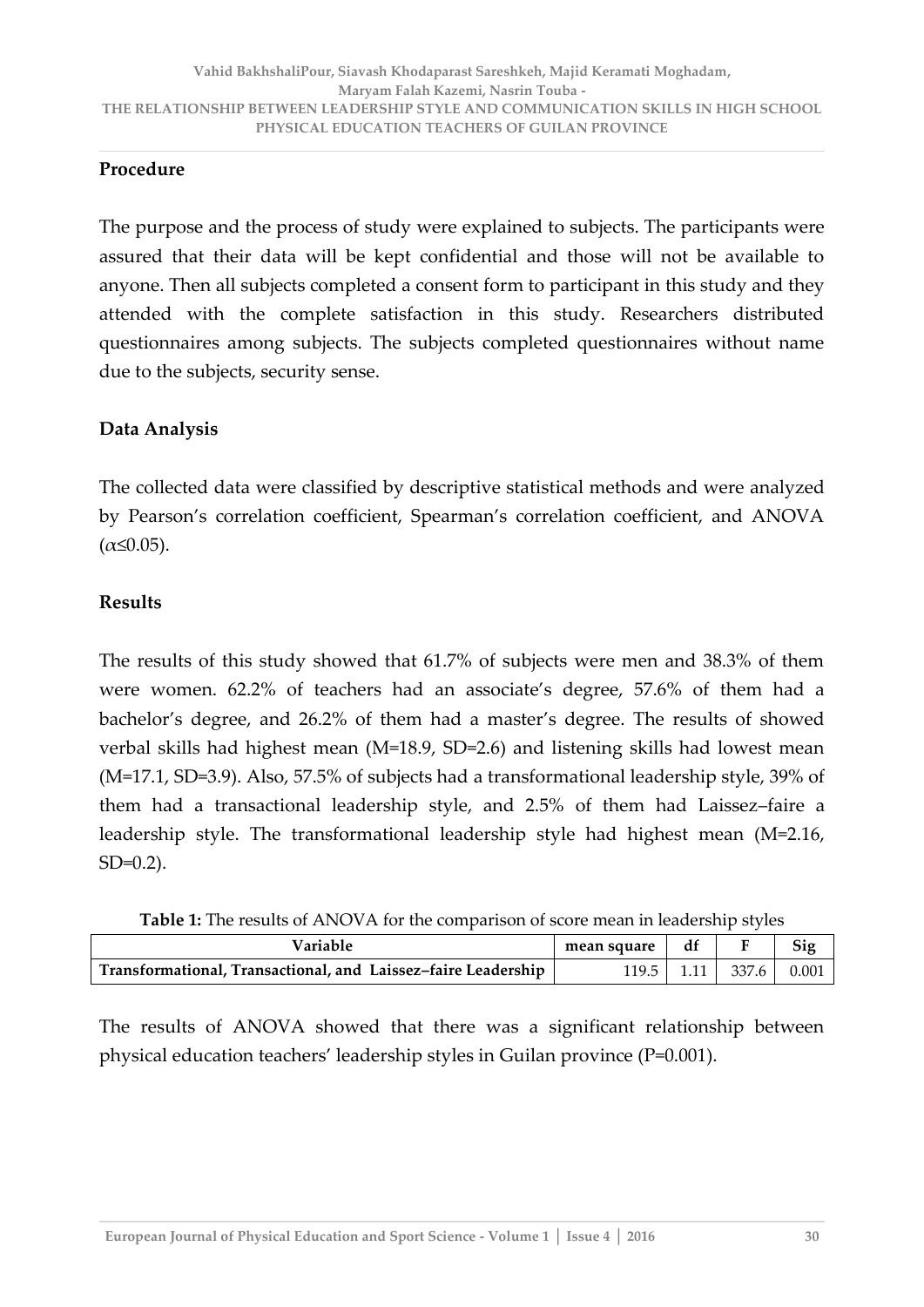| between readership styles and communication skins |                         |                             |  |  |  |  |
|---------------------------------------------------|-------------------------|-----------------------------|--|--|--|--|
| Variable                                          |                         | <b>Communication skills</b> |  |  |  |  |
| Transformational                                  | Correlation coefficient | 0.272                       |  |  |  |  |
| Leadership                                        | Sig                     | 0.042                       |  |  |  |  |
| Transactional                                     | Correlation coefficient | 0.272                       |  |  |  |  |
| Leadership                                        | Sig                     | 0.035                       |  |  |  |  |
| Laissez-faire                                     | Correlation coefficient | 0.221                       |  |  |  |  |
| Leadership                                        | Sig                     | 0.080                       |  |  |  |  |

| <b>Table 2:</b> The results of Pearson's correlation coefficient for the determination of correlation |
|-------------------------------------------------------------------------------------------------------|
| between leadership styles and communication skills                                                    |

The results in table (2) showed that there was a significant and direct relationship between physical education teachers' communication skills and transformational leadership style (P=0.042, r= 0.272) and transactional leadership style in Guilan province (P=0.035, r= 0.272). But, there was no significant relationship between physical education teachers' communication skills and Laissez –faire a leadership style in Guilan province.

| <b>Variables</b>        |             | Verbal skills | <b>Listening skills</b> | <b>Feedback skills</b> |
|-------------------------|-------------|---------------|-------------------------|------------------------|
| <b>Transformational</b> | Correlation | 0.210         | 0.013                   | 0.372                  |
| Leadership              | coefficient |               |                         |                        |
|                         | Sig         | 0.089         | 0.931                   | 0.001                  |
| <b>Transactional</b>    | Correlation | 0.321         | $-0.079$                | 0.387                  |
| Leadership              | coefficient |               |                         |                        |
|                         | Sig         | 0.012         | 0.567                   | 0.001                  |
| Laissez-faire           | Correlation | 0.003         | 0.203                   | 0.269                  |
| Leadership              | coefficient |               |                         |                        |
|                         | Sig         | 0.999         | 0.111                   | 0.038                  |

**Table 3:** The correlation coefficient between leadership styles and subscales of communication skills

The results in table (3) showed that there was a significant relationship between feedback skills and transformational leadership (P=0.001, r=0.372), transactional leadership (P=0.001, r=0.387), and laissez –faire leadership (P=0.001, r=0.372). Also, there was a significant relationship between verbal skills and transactional leadership (P=0.012, r=0.321). But, there was no significant relationship between listening skills and leadership styles.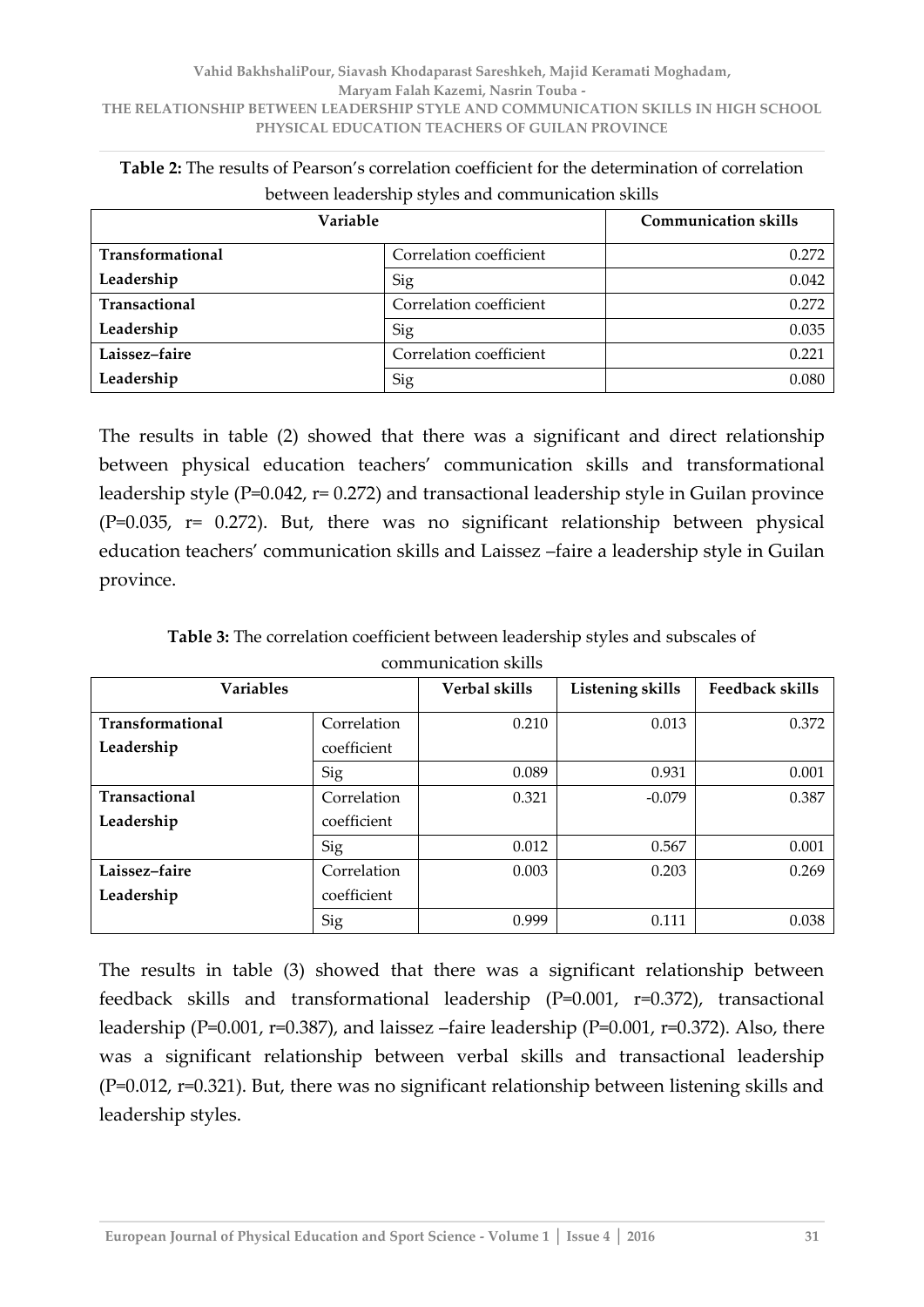#### **Discussion and Conclusion**

The purpose of this study was to examine the relationship between leadership style and communication skills in high school physical education teachers of Guilan Province. The results of this study showed the mean of communication skills was moderate level.

Physical education teachers' dominant leadership style was reported at optimum levels in Guilan province so that the results of statistic test confirmed that there was a significant difference between physical education teachers' leadership styles in Guilan province. Also, there was a significant and direct relationship between physical education teachers' communication skills and transformational leadership and transactional leadership styles that this result is consistent with the results of Halaji, et al., (2011); Mozafary, et al., (2006); Jong (2002); Yilmaz, et al., (2011); Hsin, 2007; and Ismaili's (2013) study (10, 15, 20, 21, 25, 26). The reason of this consistency can be due to the appropriate and talented atmosphere in Guilan Province.

 Physical education teachers have more verbal communication with their students in their profession and they act as a guide, speaker, and explainer. This can increase teachers' communication skills. Perhaps this belief is one of the reasons for the desired level of verbal skills and communication skills in teachers. The results of this study showed that there was a significant relationship between transformational leadership style and communication skills.

 Also, there was a significant relationship between feedback skills and transformational leadership style and there was no significant relationship between transformational leadership style and listening and verbal skills. This approach requires high feedback skills to receive the right feedback from students in transformational leadership style. The charismatic behavior, the creation of motivation, encouraging intellectual effort, and attention to individual differences are effective factors. In addition to, there was a significant and direct relationship between transactional leadership style and communication skills in this study. There was a significant relationship between transactional leadership style and feedback and verbal skills from subscales of communication skills.

 But there was no significant relationship between transactional leadership style and listening skills. In general, there was a positive relationship between communication skills and transformational leadership and transactional leadership styles and high communication skills is associated with the increasing of use of these two leadership style. It was shown that the relationship of each of these leadership styles with different sub scales of communication skills is high. This is probably due to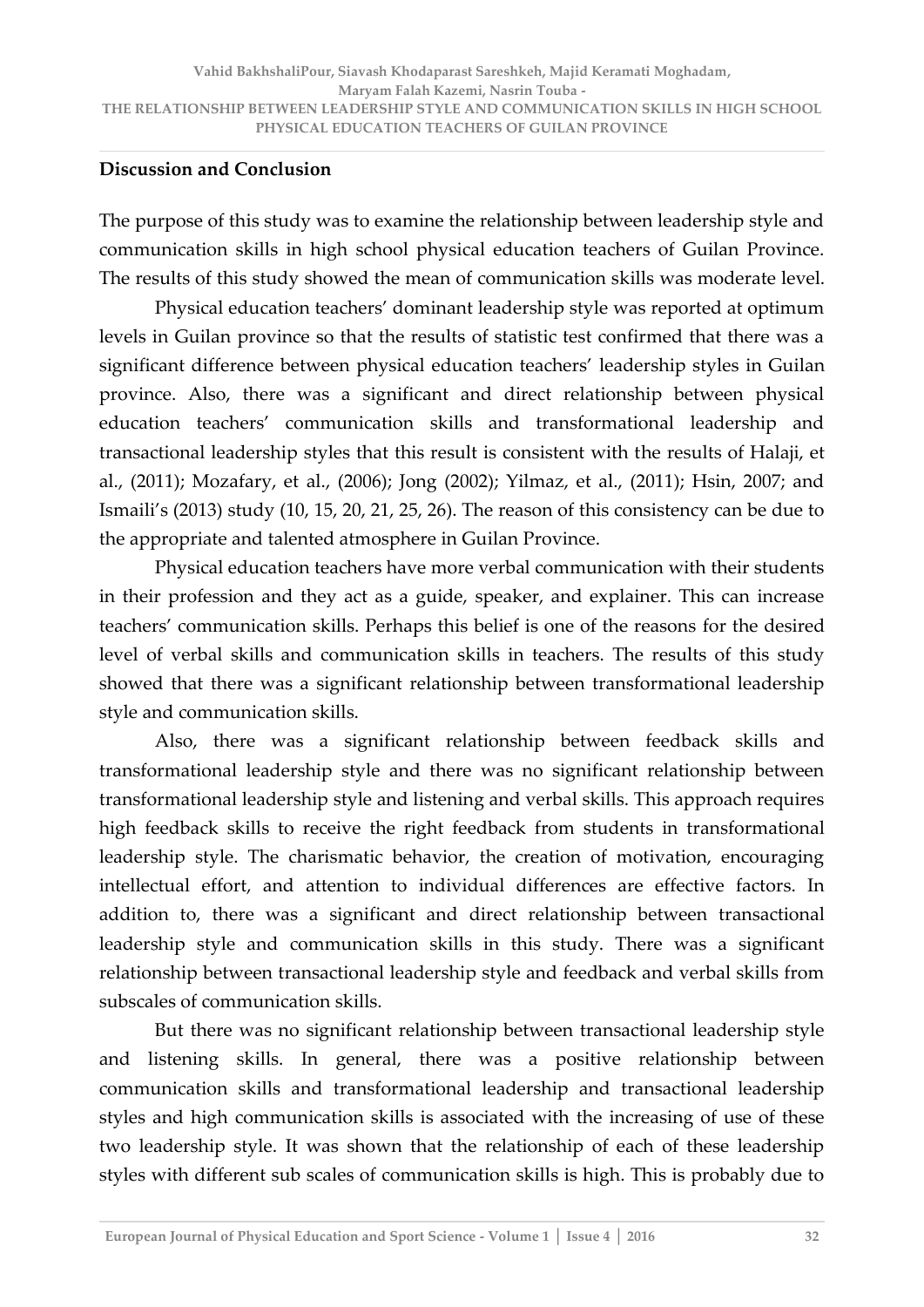the different nature of these two leadership styles that the application of every style requires the use of different communication methods.

### **Conflict of interest**

The authors declare no conflict of interest

#### **References**

- 1. Amini, M., Najafipour, S., Torkan, N., Ibrahimi, F. (2010). The relationship of communication skills and instructional performance in university professors of Jahrom University of Medical Sciences. Journal of Babol University of Medical Sciences. 12 (1): 100-105.
- 2. Xirasagar, S., Stockpot, C. (2005). «Physician leadership styles and effectiveness: an empirical study«. University of South Carolina. USA. Med Courses Rev. 62 (6):720-40.
- 3. Taghipour, A., Dejban, R. (2011). The survey of relationship between communication skills conflict resolution styles in managers with employees' empowerment. Social Psychology Research. 1(2): 17-43.
- 4. Timmins F. Kaliszer M. (2002). Aspect of nurse education programmed that frequently cause stress to nursing student-fact finding sample survey. Nurse edu today. 22(3):11-20**.**
- 5. Fani, A.S. Arab Kalmery, M (2005). Effects of personal communication barriers conflict, organizational management journal, No. 163, and pp. 33-37. (In Persian).
- 6. Mehmanfar, M. H. (2005). Effects of stress and conflict in the performance of subsidiaries and affiliated staff of the Ministry of Energy and waste water sector in Gilan, master's degree thesis. Executive Manager, Research and Training Institute, Ministry of Energy Management. (In Persian).
- 7. Ghorbani, N. (2005). Styles of communication skills, Tehran: crystallization, first printing. (In Persian).
- 8. Chari H, Delavar Poor M. Do shy people lack communication skills? Journal of Iranian Psychologists 2007; 3(10): 123-35[Article in Persian].
- 9. Yousefi F. The relationship between emotional Intelligence and communication Skills in university students. Journal of Iranian Psychologists 2006; 3(9): 5- 13[Article in Persia]**.**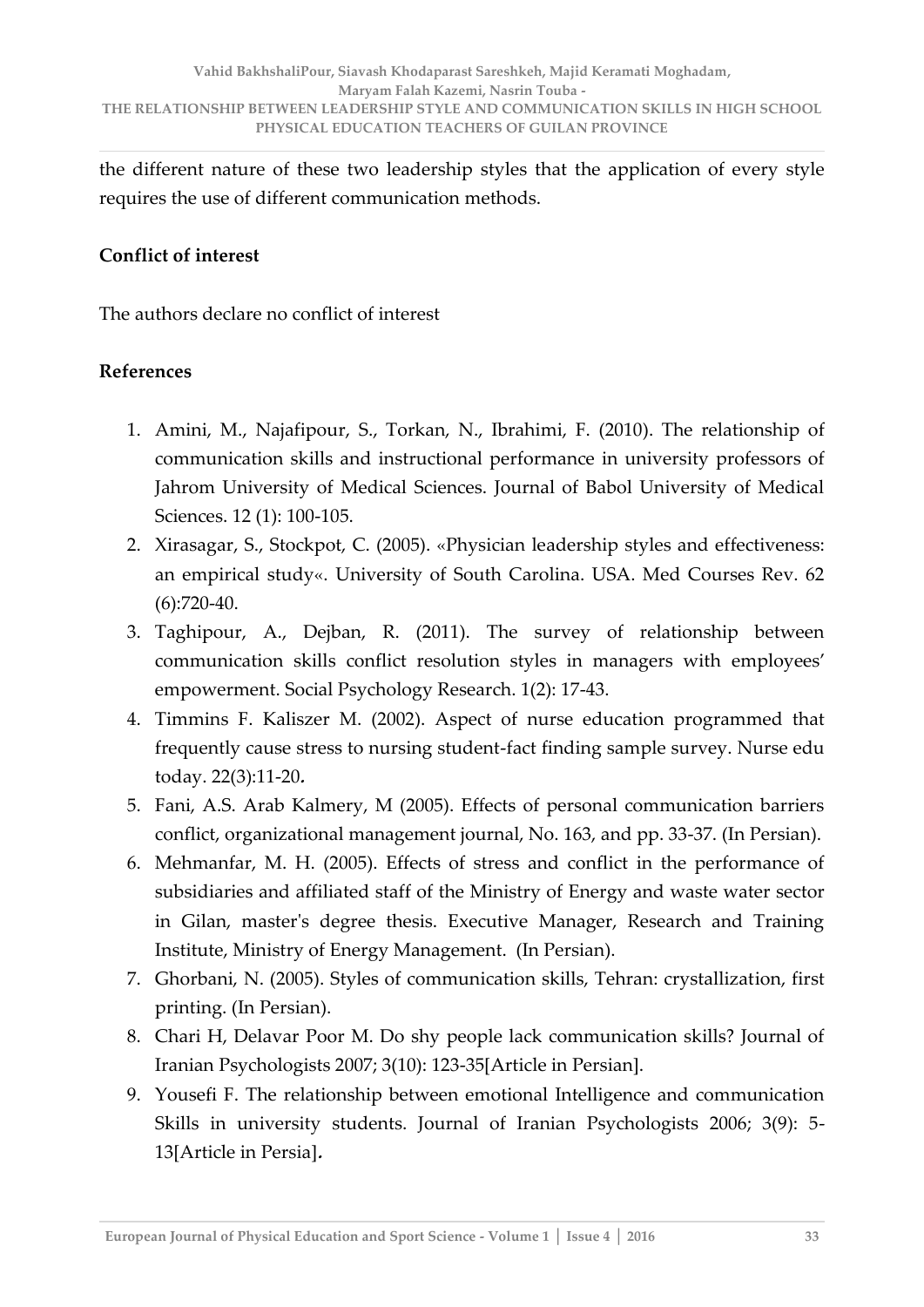- 10. Yilmaz, M. Kumcagiz, H. Balci-Celik, S & Eren, Z. (2011). Investigating Communication Skill of University Students with respect to Early Maladaptive Schemas. procrdia- Social and Behavioral Sciences, 30: 968-972**.**
- 11. Soltanpour, H. (2008). The comparison of transformational and transactional leadership styles in sports officials of Gilan province. Research on Sport Sciences.19: 191-205.
- 12. Dale, K. and Fox, M. L., "Leadership Style and Organizational Commitment: Mediating Effect of Role Stress", Journal of Managerial, 2008. 20: 1.
- 13. Shamsi, M.R. (2007). The relationship between management and leadership styles with the effectiveness in sport managers of academic units in six region of Islamic Azad University academic credits. MA thesis, Islamic Azad University Shoushtar Branch.
- 14. Azmsha, T. (2005). The survey of relationship between leadership styles and occupational stress in managers of physical education departments in Khuzestan Province. MA thesis, Shahid Chamran University of Ahvaz.
- 15. Hsin-Kuang Chi, Hsin-Pei Tsai, Pi-Fen Chang, Investigating the relationship among leadership styles, emotional intelligence and organization commitment on job performance: A study of salespeople in Thailand, The Journal of Human Resource and Adult Learning, 2007, 3(2): 199-212.
- 16. Grunes Paul, An examination of the relationship between emotional intelligence, leadership style and perceived leadership outcomes in Australian educational institutions. PhD thesis, Queensland University of Technology, 2011**.**
- 17. Ghahreman Tabrizi, Koroush. (2005). The survey of Leadership Style and Organizational Culture of Faculties Managers with Governmental Scientific Board Members Creativities PhD Dissertation. Kharazmi University**.**
- 18. Seyed Ameri, Mir Hasan. (2002). Designing of Three dimensional Leadership Style, Creativity and effectiveness of Sport Managers of Iran Universities. PhD Dissertation. Tarbiat Modares University**.**
- 19. Nazem Fatah (2000) Relationship between Leadership Style and Organizational Environment with Educational. Managers Services toward Optimal Model Designing. Journal of Economy and Management. 43: 44**.**
- 20. Ismaili, M.R., Sajadi, S.H., Saqr, A.G. (2012). The relationship between coaches' leadership style and athletes' satisfaction in track and field league of country. MA thesis, Islamic Azad University Central Tehran Branch.
- 21. Halaji, M., Zartoshtian, SH., Tondnevis F. (2011). The relationship between transformational and transactional leadership style (in coaches with players